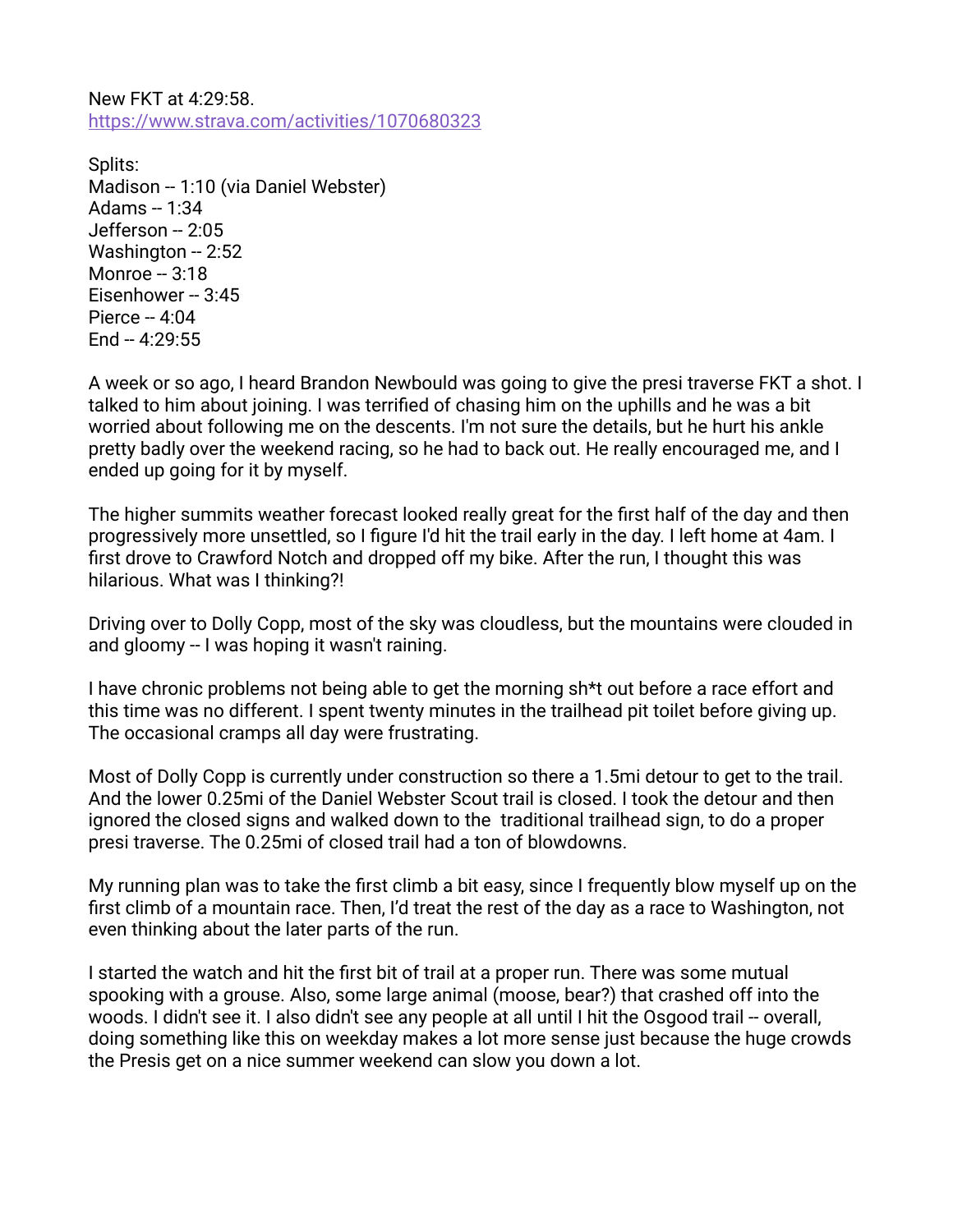I hit treeline in the boulder fields. I lost the trail for a seconds in a couple places here. I'd never been on Daniel Webster before and didn't have a sense for the general trajectory. It was really amazing with the endless view and the wind.

I hit the summit in 1:10. I actually hadn't looked at my watch most of the way up and felt like I must have been \*WAY\* behind Nephew's splits. When I saw I was only 2 minutes behind, I got really excited and bombed my way down to Madison hut. After only 5 minutes descending, I was a full minute ahead of his splits. That's when I realized I could actually do this thing. I was going to be able to drop a lot of time on the nutty, super rocky, northern presis descents.

In the hut, I went in and refilled my bottle. I would later regret not chugging a bottle here.

I powerhiked up to Adams and hit the summit 4 minutes ahead of FKT pace in 1:34. Tapped the sign and proceeded down the summit boulder field to the Gulfside trail. I was literally shouting with joy running down the Gulfside trail. That trail is rocky enough to be barely runnable and I love descending that type of stuff. I zoomed past a big group of middle school age kids just before Edmand's Col. One of them said, "WHOA. That's what \*I\* want to do!" Heading up to Jefferson, I realized I was a full 9 minutes ahead of FKT pace in 2:05. That was about when the splits that I had sharpied on my arms started washing off from sweat. I hit the descent to Sphinx Col really hard and was having a blast again. Right before the climb up to Clay, I ran out of water.

There's something about running out of water that mentally affects me a lot. Even if I'm not thirsty. I had about 30 minutes until the top of Washington where I could refill. I pushed hard on this section, but I could feel myself fading a bit. I didn't feel like I could eat without any water, so I was probably experience a minor degree of bonking. I couldn't decide whether I was annoyed by the cog railway or whether it was fun to try to race it up the mountain. It definitely didn't help when I got a mouth full of black smoke.

At the summit of Washington, I was 11 minutes ahead and felt pretty terrible. I was a bit dizzy. I went inside, chugged a bottle and then lay down for 2 minutes. Got up, chugged another bottle. Then refilled again and started off for Lakes. The dizziness was fading and I was able to run the descent pretty well. I had finished a third bottle and shovel down some bloks by the time I got to Lakes.

I refilled again and set out up Monroe. I was slow on all the remaining uphills. I kept having trouble with almost getting cramps in my inner thighs and my hamstrings. But, I was still able to keep a good pace on the descents and flats in between. The stretch from Monroe to the base of Eisenhower is always super fun and beautiful. It doesn't really feel like New England. Somewhere else. The splits had entirely washed off my arms by this point, so I wasn't paying much attention to time. I remembered Nephew hit Pierce in 4:10, so I knew I would get the FKT when I hit Pierce in 4:04. I took off down the descent. That descent was pretty uncomfortable. I just wanted to stop and lie down.

After hitting the road, I lay down in the grass for a minute or two and then went inside and slowly rehabilitated myself from Highland center food for the next 2 hours. I think the dehydration took a big toll on me.